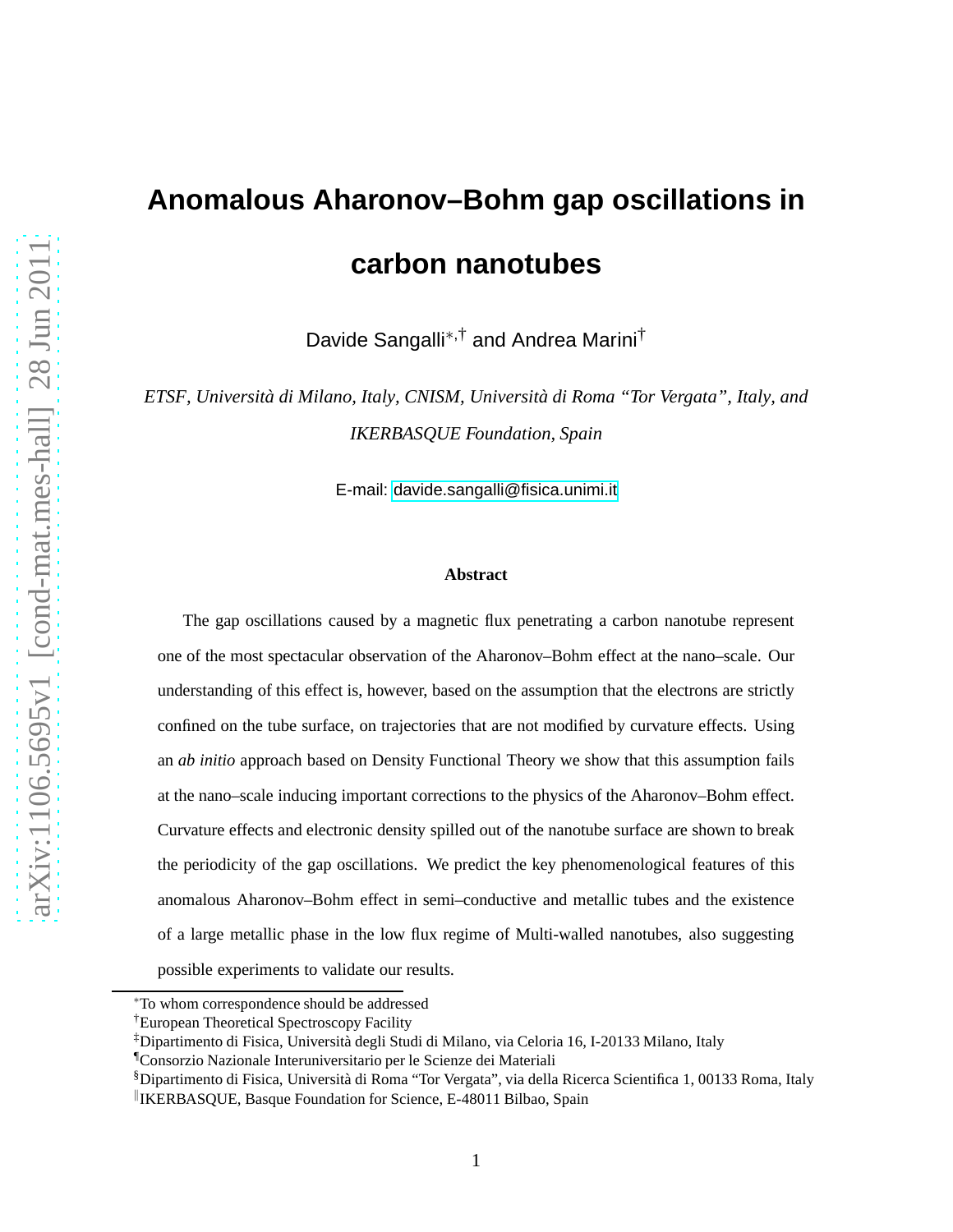The Aharonov–Bohm(AB) effect<sup>[1](#page-13-0)</sup> is a purely quantum mechanical effect which does not have a counterpart in classical mechanics. A magnetic field **B** confined in a closed region of space alter the kinematics of charged classical particles only if they move inside this region. Electronic dynamics, instead, governed by the Shrödinger equation, is influenced even if the particles move on paths that enclose a confined magnetic field, in a region where the the Lorentz force is strictly zero. If these paths lie on the surface of a nanotube, electrons traveling around the cylinder are expected to manifest a shift of their phase. The mathematical interpretation of this effect is connected with the definition of the vector potential, which, in the case of confined magnetic fields, cannot be nullified everywhere.

This extraordinary effect, first predicted by Y. Aharonov and D. Bohm<sup>[1](#page-13-0)</sup> (AB) in 1960, was interpreted as a proof of the reality of the electromagnetic potentials. The idea that electrons could be affected by electromagnetic potentials without being in contact with the fields was skeptically received by the scientific community. At the same time the AB paper spawned a flourishing of experiments and extension of the original idea. The first experiment aimed at proving (or disprov-ing) the AB effect revealed a perfect agreement with the theoretical predictions.<sup>[2](#page-13-1)</sup> Nevertheless only some years later, in 1986, the experiment which can be considered as a definitive proof of the correct interpretation of the AB effect was realized. Tonomura et al.,  $3$  using superconducting niobium cladding, were in fact able to completely exclude the possibility of stray fields as alternative explanation of the predicted and observed AB oscillations.

Nowadays the AB effect can be used in a wide range of experiments, from the investigation of the properties of mesoscopic normal conductors to the measure of the flux lines structure in superconductors. Growing interest is emerging in the field of nanostructured materials. One of the most well-known case is given by carbon nanotubes (CNTs) that, if immersed in a uniform magnetic field aligned with the tube axis, have been predicted to show peculiar oscillations of the electronic gap.<sup>[4](#page-13-3)</sup> These oscillations are characterized by a period given by the magnetic flux quantum *h*/*e* and are commonly interpreted as caused by the change in the wave functions of the electrons localized on the tube surface induced by the Aharonov-Bohm effect.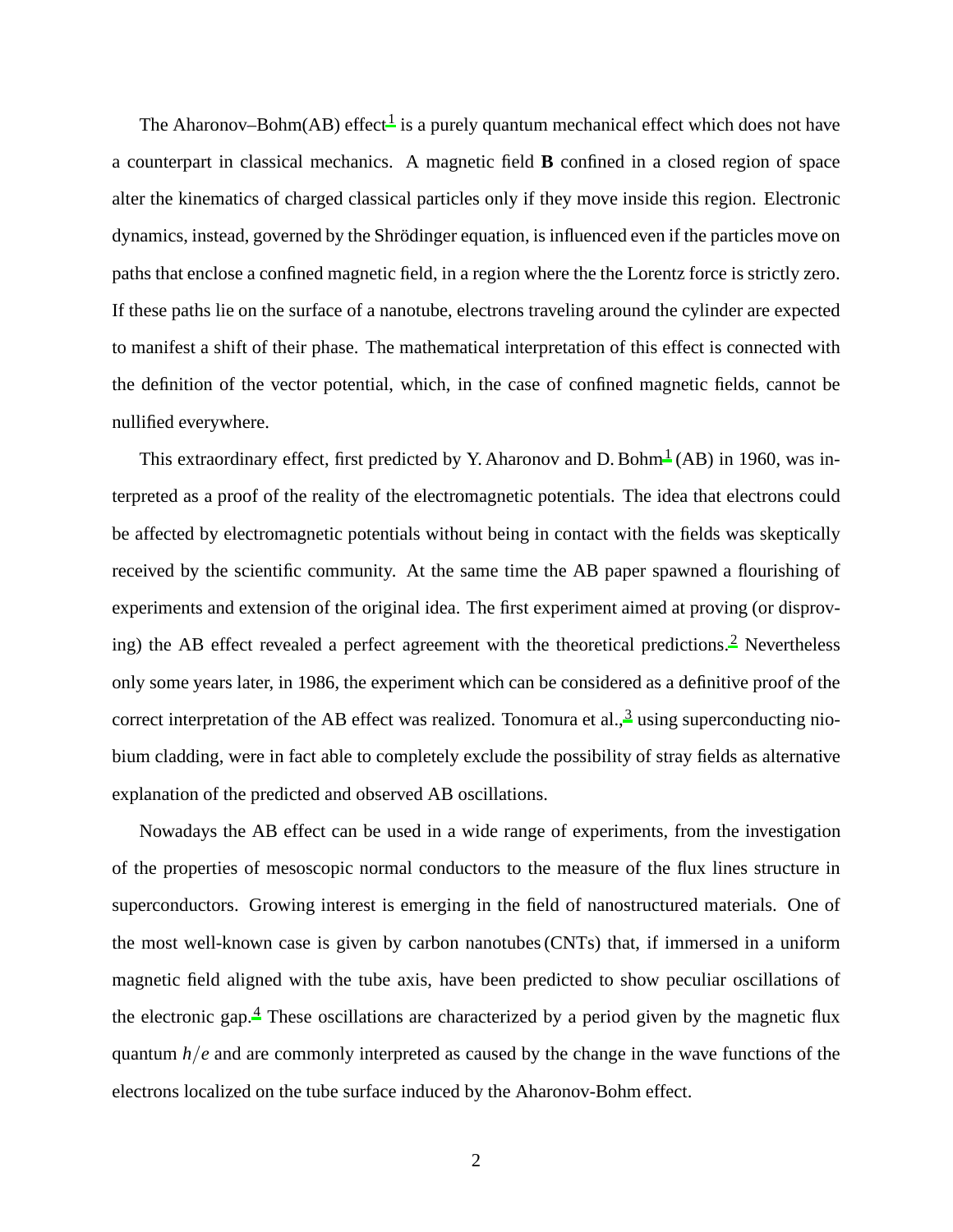The first experiment carried on CNTs, in 1999, described the oscillations in the electronic conductivity,<sup>[5](#page-13-4)</sup> but with period of  $h/2e$ . This deviation from the predicted AB oscillation period has been explained in terms of the weak localization effect<sup>[6](#page-13-5)</sup> induced by defects and dislocation by Al'tshuter, Aronov, Spivak<sup>[7](#page-13-6)</sup> (AAS effect). Only in 2004 a clear proof of the existence of the AB modulation of the electronic gap with an  $h/e$  period, have been given by Coskun et coll.<sup>[8](#page-13-7)</sup> by measuring the conductance oscillations in quantum dots. The dots were built using concentric Multi–Walled CNTs of different radii, short enough to prevent the appearance of weak localization. In the same year Zaric et al.<sup>[9](#page-13-8)</sup> observed modulation in the optical gap of pure single walled CNTs with oscillations of *h*/*e* period.

Despite the enormous impact that the AB oscillations observed in CNTs had, their explanation still remains grounded to simplified models, like the Zone Folding approach (ZFA) or the Tight-Binding model  $(TBM)^4$  $(TBM)^4$ . As CNTs are obtained by rolling a graphene sheet in different manners, the ZFA assumes the electronic structure of the CNT to be well described by the one of graphene. The electronic states of the tube are defined to be the one of graphene allowed by the boundary conditions imposed by the rolling procedure. Magnetic field effects are then described as a shift of the allowed  $k$  points proportional to the magnetic flux.<sup>[4](#page-13-3)</sup>

Nevertheless both the ZFA and the TBM suffers from drastic limitations. In the ZFA curvature effects are neglected as they decrease with increasing radii. However it is well known that, at the nano–scale, the bending of the electronic trajectories can induce effects of the same order of magnitude of the observed AB gap oscillations. In the TBM CNTs can be described only introducing *ad–hoc* parameters, at the price of making the theory not quantitative and not predictive. In particular Multi–Wall (MW) CNTs, that are commonly produced experimentally, can be described, in the ZFA, only by neglecting the tube–tube interaction or, in the TBM, by introducing additional ad–hoc parameters.<sup>[10](#page-13-9)</sup> More importantly, in both models the AB effect is introduced assuming that the electronic states are bi–dimensional, strictly confined on the CNT surface, in contrast with the quantum nature of the electrons that, instead, can induce tails in the wave–function that extend outside the CNT surface.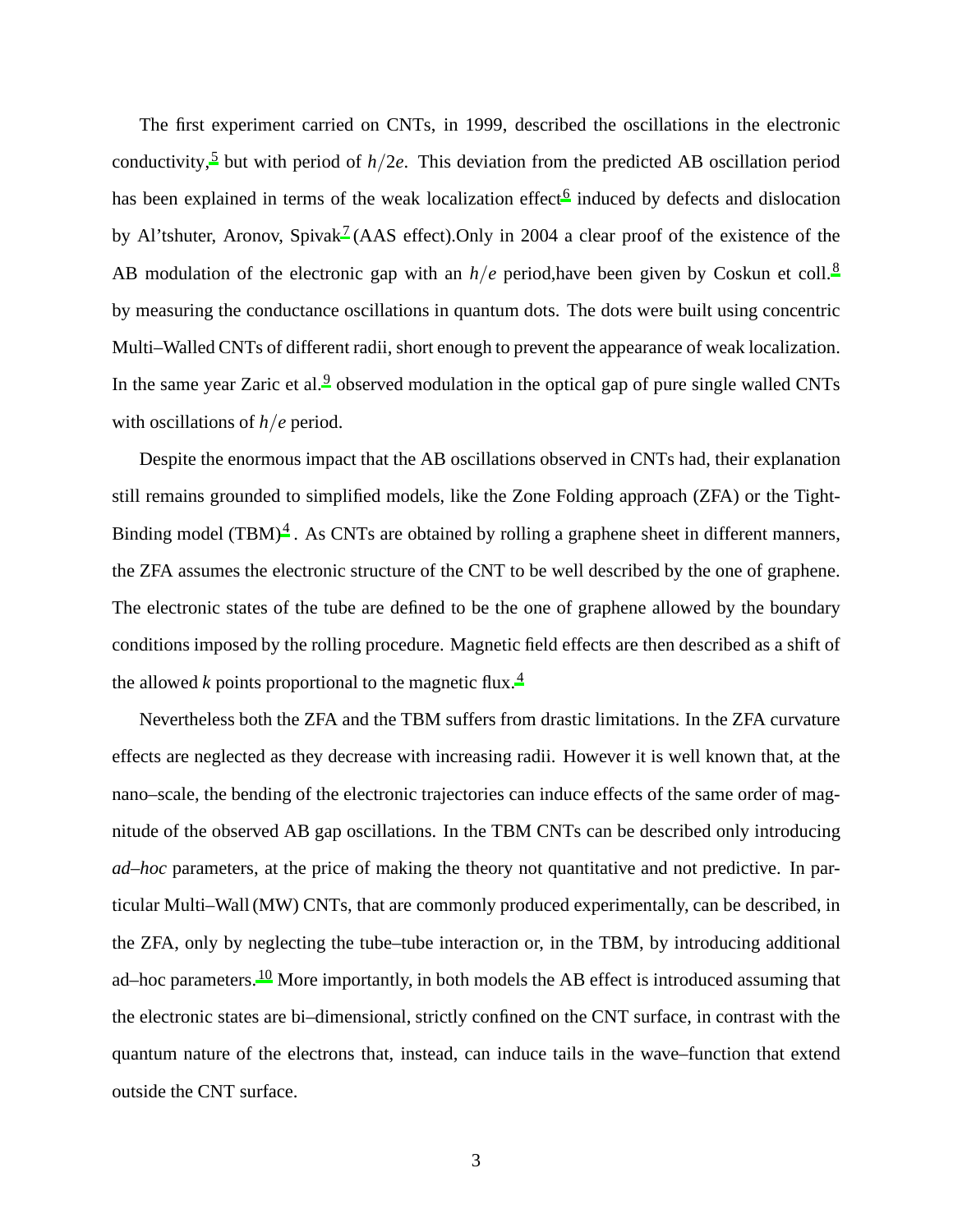Therefore, the question we aim to answer is: do curvature effects and quantum spatial delocalization of the electronic states induce quantitative modifications of the AB physics in CNTs ? In this work we perform an accurate and predictive study of the gap oscillations of single–wall and multi–wall CNTs under the action of confined and extended magnetic fields. By using a parameter– free approach based on Density Functional Theory we predict that, indeed, the gap oscillations are modified compared to the state–of–the–art understanding of the Aharonov–Bohm effect. The key result is that in the standard experimental setup, when the CNT is fully immersed in an extended magnetic field, we predict non–periodic gap oscillations. We identify the non–periodic part of the oscillations as due to the Lorentz force that, acting on the electronic states spilled out of the CNT surface, induces an additional gap correction. In the case of the  $(8,0)$  CNT we predict a non–continuous dependence of the gap, even in the low–flux regime, induced by a metallic band that oscillates in the gap formed by  $\pi/\pi^*$  states. Another striking result we predict is the existence of a metallic phase induced by curvature effects in MWCNTs, in the low-flux regime, that could be experimentally observed. We show how the critical magnetic flux associated with this metallic phase increases when the MWCNT is fully immersed in the magnetic field if compared to the case of a confined flux, thus providing a clear finger–print of the geometry of the applied magnetic field.

We consider five CNTs: two metallic, two semi–conductive and one Multi–Walled. The ground–state of each tube is computed at zero magnetic field within the local density approxima-tion (LDA<sup>[11](#page-13-10)</sup>) using the plane–wave abinit code.<sup>[12](#page-13-11)</sup> The Magnetic field has been implemented self-consistently in the yambo code,<sup>[13](#page-14-0)</sup> which take as input the LDA wave–functions and energies. The external magnetic field is added on top of the DFT Hamiltonian  $H_0$  by adding the correction  $H_{magn} = \mathbf{A}^{ext} \cdot \mathbf{j}$ . Besides  $H_{magn}$  also the correction to the non–local part of the pseudo–potential<sup>[14](#page-14-1)</sup> has been taken into account. The total Hamiltonian, then, is solved, self–consistently, in the DFT basis. $15$ 

We simulate two different geometries of the applied magnetic field. We consider a *confined geometry* where the magnetic field is confined inside the CNT and null outside, and an *extended geometry* where the magnetic field is uniformly distributed. The physical motivation of these dif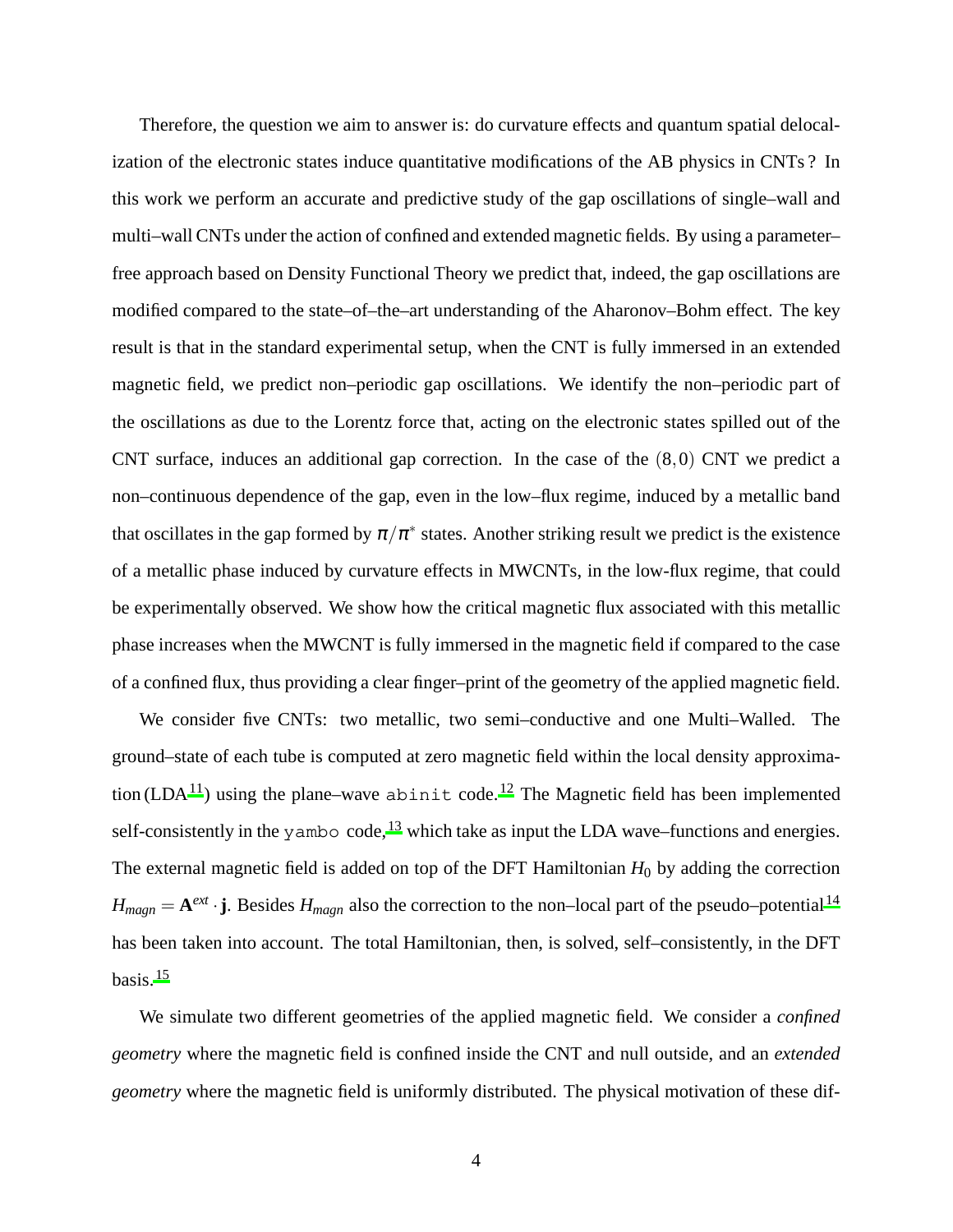ferent geometries traces back to the configuration of the applied magnetic field commonly used in the experimental setups. Due to the difficulty of confining the magnetic field inside the CNT, a uniform field is commonly applied. It is worth to remind that in the original experiment proposed by AB electrons move in a region which surrounds a confined magnetic flux. Thus in the standard AB effect electrons travel in a space where  $B=0$ . In the experimental works, instead, the confinement of the magnetic field is assumed to be induced by the electronic trajectories confined on the tube surface. As the concept of trajectory is, indeed, strictly valid only in the classical limit we deduce that the AB theory cannot be applied straightforwardly to the standard experimental setup.<sup>[16](#page-14-3)</sup>

<span id="page-4-0"></span>

Figure 1: Gap oscillations in the metallic (5,5) and (8,8) CNTs. Two different geometries are considered. In the *extended geometry* the magnetic field is applied uniformly in all the space (red circles). In the *confined geometry* , instead, the magnetic field is confined inside the CNT (blue boxes). We compare the *ab initio* calculations with the ZFA results (black line). We see that in the *extended geometry* , which represents the standard experimental setup, the Lorentz correction (see text) induces an overestimation of the elemental magnetic flux  $\Phi_0$ .

First we consider two metallic CNTs: a (5,5) tube with radius 6.41 Bohr and a (8,8) tube with radius 10.22 Bohr. In [\[figure\]\[1\]\[\]1](#page-4-0) we compare the gap dependence on the applied magnetic flux in the two geometries with the result of the ZFA. In the case of the smaller (5,5) tube we immediately see a first important deviation of the *extended geometry* from the *confined geometry* . The *extended geometry* , which represents the standard experimental setup, overestimates by ∼7% the elemental flux  $\Phi_0$  which defines the periodicity of the gap oscillations. This overestimation of the elemental flux alter the periodicity of gap. Indeed the correction induced in the *extended geometry* grows with the applied flux. From the dependence of the elemental gap on the applied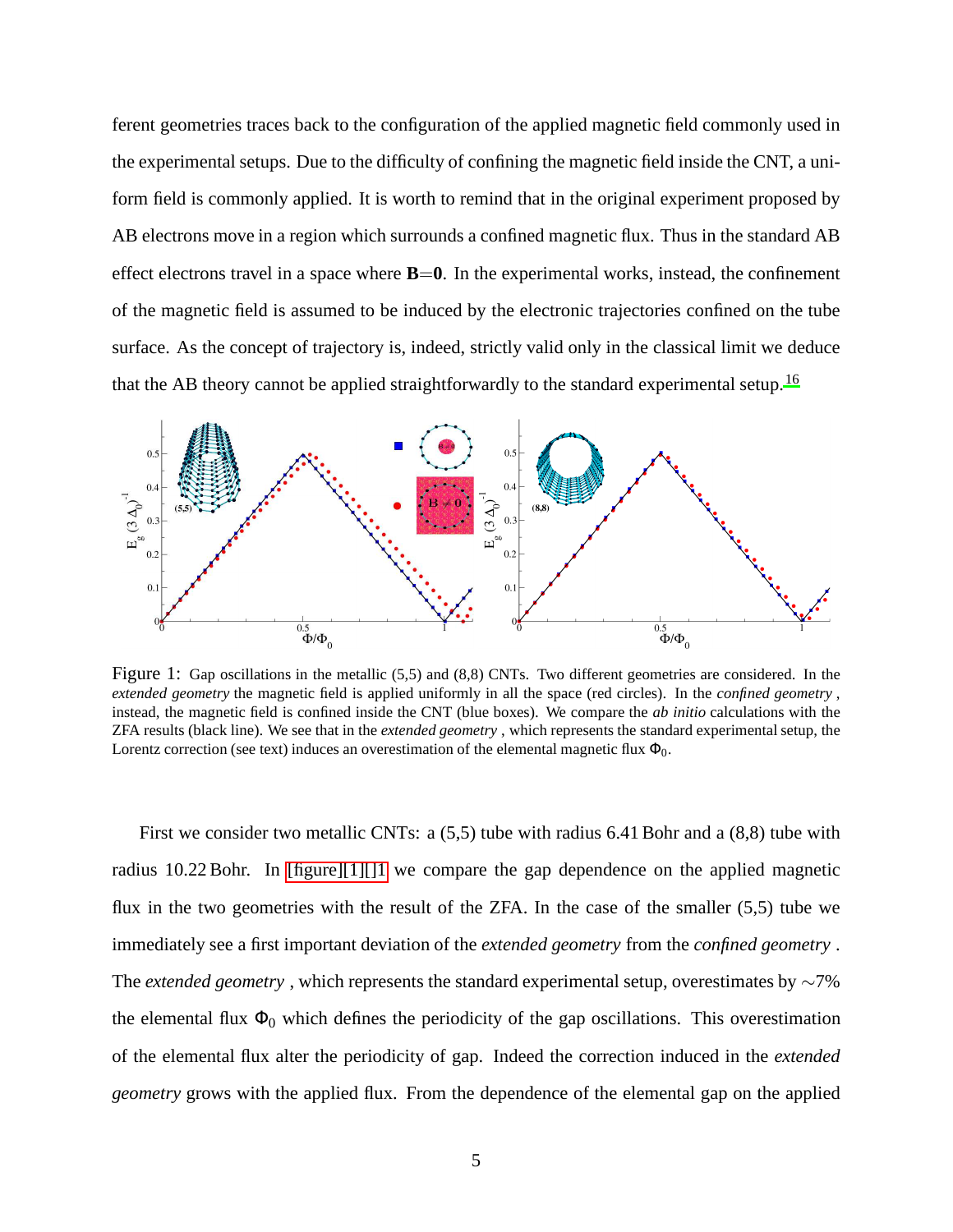flux we may deduce that the overall electronic properties of the CNT are still periodic, although with a larger period, in the applied flux. This is not true. As we will discuss later, in the *extended geometry* a non–periodic correction appears that breaks the periodicity of the gap.

We want, first, to explain the different gap dependence obtained in the two geometries introducing, in a formal manner, the Hamiltonian which governs the AB effect in the specific case of a CNT:

$$
H = -\frac{\hbar^2}{2m} \left[ \frac{\partial^2}{\partial r^2} + \frac{1}{r} \frac{\partial}{\partial r} + \frac{1}{r^2} \left( i \frac{\partial}{\partial \varphi} - \frac{er}{\hbar} A(r) \right)^2 + \frac{\partial^2}{\partial z^2} \right] + V(r, \varphi, z).
$$
 (1)

Eq. **??** describes the electronic dynamics under the action of a static magnetic field, written in cylindrical coordinates centered on the axis of the CNT.  $A(r)$  is the vector potential which, in the symmetric gauge, describes a static magnetic field along the *z* direction and  $V(r, \varphi, z)$  is the local DFT potential, which includes the ionic potential plus the Hartree and exchange–correlation terms.

The only term of Eq. **??** which reflects the different geometry (*extended* or *confined*) is *A*(*r*). In the *extended geometry*

$$
Aextended (r) = \frac{1}{2}B_0r,
$$
\n(2)

with  $B_0 = |\mathbf{B}|$ . In the *confined geometry*, instead, we have that

$$
A^{confined}(r) = \frac{1}{2} \frac{\Phi}{\pi r},\tag{3}
$$

with  $\Phi = \pi B_0 R_{CNT}^2$  and  $R_{CNT}$  the CNT radius. From Eqs. **??**,?? we see that  $A^{extended}(R_{CNT}) =$ *A*<sup>confined</sup> ( $R_{CNT}$ ), which implies that, if the electrons would exactly move on the tube surface the *extended geometry* and the *confined geometry* would lead to the same gap oscillations. The different gap dependence observed in [figure][1][1], is then due to the quantum nature of the electrons, that can spill out of the tube surface. If we plug the two different expressions for *A*(*r*) into Eq. **??** we get two different Hamiltonians,  $H^{confined}$  and  $H^{extended}$ , whose difference is

$$
\Delta H = H^{extended} - H^{confined} = \frac{e\hbar B_0}{2m} \left[ \left( 1 - \frac{R_{CNT}^2}{r^2} \right) i \frac{\partial}{\partial \varphi} + \frac{eB_0 r^2}{4\hbar} \left( 1 - \frac{R_{CNT}^4}{r^4} \right) \right],\tag{4}
$$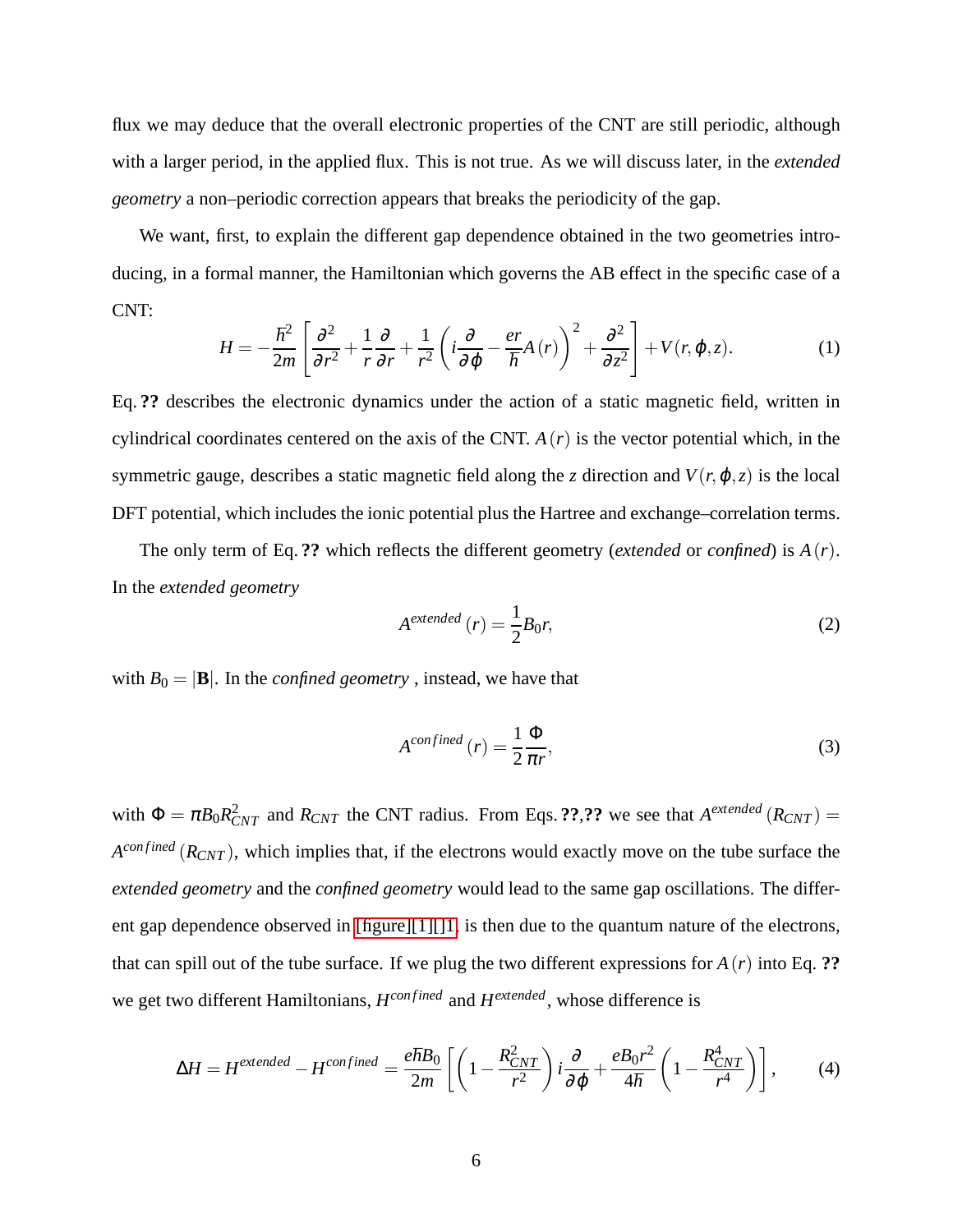<span id="page-6-0"></span>with  $\Phi_0 = h/e$ . This term is zero when  $r = R_{CNT}$ , while near the tube surface behaves like  $\sim$  $\left(1 - \frac{R_{CNT}^2}{r^2}\right)$ . Now, as shown in [\[figure\]\[2\]\[\]2,](#page-6-0) the electrons are localized near, but not exactly *on* the tube surface. Consequently  $1 - \langle R_{CNT}^2 / r^2 \rangle \neq 0$  and,  $\langle H^{extended} - H^{confined} \rangle \neq 0$ .



Figure 2: Two dimensional plot of HOMO wave–function at the  $\Gamma$  point for the (8,0) CNT. The  $\pi$  orbitals, deformed by the curvature of the CNT, have a larger amplitude in the outer part of the CNT surface. As a consequence, in the *extended geometry* , electrons experience an effective flux which depends on their trajectory, that is not localized on the CNT surface.

We will refer to the correction defined by Eq. **??** as Lorentz Correction (LC) as it introduces a magnetic term which depends on the electronic trajectory (through the term  $rA_{\phi}^{extended}$ ). In the case of pure SWCNTs the LC appears, to first order, as an effective different radius of the electronic orbitals, as the correction would be zero defining the flux with respect to the effective radius which satisfy the equation  $1 - \langle R_{eff}^2 / r^2 \rangle = 0$  and so an effective magnetic flux  $\Phi'$ .

From [\[figure\]\[1\]\[\]1](#page-4-0) we see that the ZFA matches the *ab initio* simulation of the standard AB effect corresponding to the *confined geometry* setup. This agreement is due to the fact that, in the ZFA the LC is strictly zero as the electrons are assumed to move exactly on the graphite sheet, which represents the CNT surface. Consequently in the ZFA the electronic gap is function of the flux only.

Our results reveal that, if the flux is not confined inside the tube the electrons spilled out from the CNT surface can alter the periodicity of the gap oscillations. More importantly the LC can *see*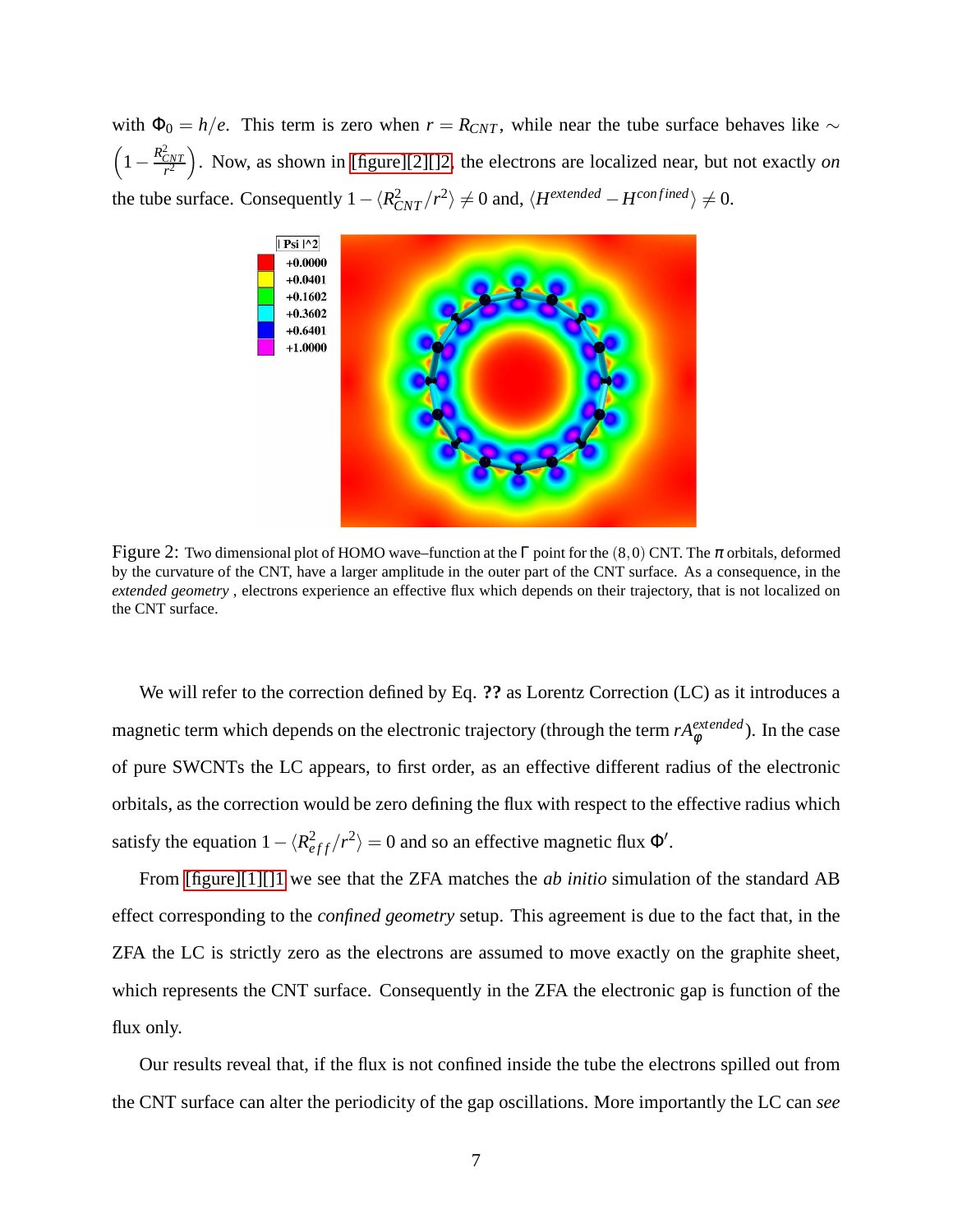any deviation of the electron orbital from the perfectly circular surface of the tube. Consequently, even if the LC goes to zero in the case of SW–CNTs with increasing radius, impurities or defects can alter the electronic trajectory creating deviations from a perfect circle of radius *RCNT* . Even in large CNTs. We will see later a particularly large effect of the LC in the case of MWCNTs where bunches of electrons are confined on tubes with different radii.

From [\[figure\]\[1\]\[\]1,](#page-4-0) we may deduce that the LC increases the elemental flux  $\Phi_0$  of the gap oscillations, still maintaining the gap periodicity. However this is not true. The gap periodicity is a distinctive feature of the standard AB effect. This is related to the gauge invariance of the theory, that, in the *confined geometry* follows from the dependence of Eq. **??** on the magnetic flux only. In the *extended geometry* , instead, Eq. **??** depends on the explicit position of the electron. The LC, therefore, breaks the gauge–invariance of the theory inducing a gap correction that is not periodic in the applied flux.

<span id="page-7-0"></span>

Figure 3: Gap oscillations in a semiconducting CNTs: (8,0) and (14,0). In the *extended geometry* the magnetic field is applied uniformly in all the space (red circles). In the *confined geometry* , instead, the magnetic field is confined inside the CNT (blue boxes). We compare the *ab initio* calculations with the ZFA results (black line). In contrast to the metallic case the curvature effects induce more evident differences between the *confined* and the *extended* geometries. In the (8,0) tube the appearance of a metallic band in the gap deeply influences the gap behavior (see text).

We now consider two semi-conducting CNTs: the  $(8,0)$  and the  $(14,0)$ . The flux dependent electronic gap is shown in [\[figure\]\[3\]\[\]3.](#page-7-0) Similarly to the metallic case, LC makes the *extended geometry* to oscillate with a period greater than *h*/*e*. In contrast to the metallic case, the gap vanishes at two values of  $\Phi$ , which the ZFA predicts to be at  $\Phi_0/3$  and  $2\Phi_0/3$ , when the Dirac points becomes allowed *k* points.[4](#page-13-3) Noticeably both points are renormalized in the *ab initio* simulation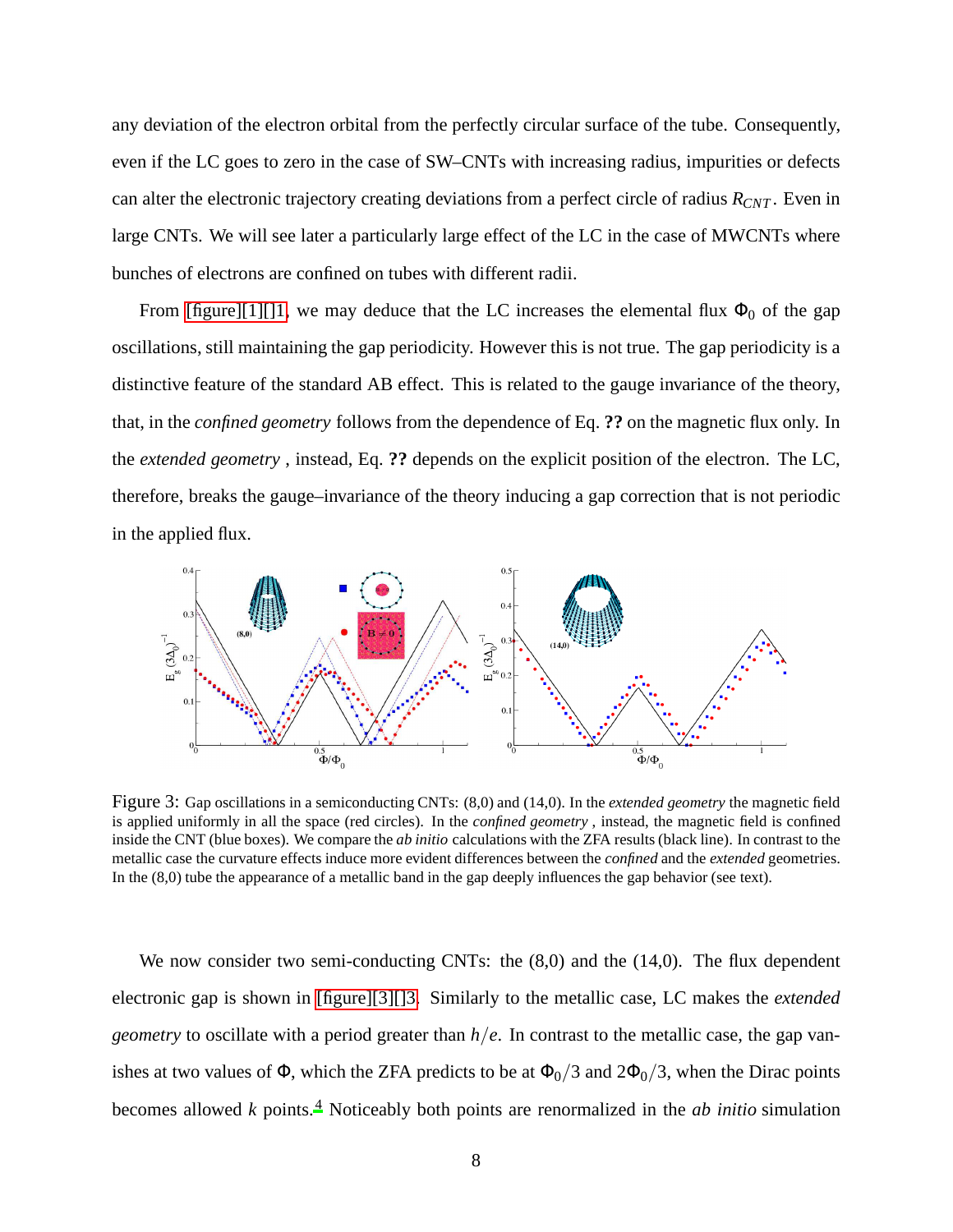by curvature effects. It is well known, indeed, that, compared to graphene, curvature effects shift the Dirac points<sup>[4](#page-13-3)</sup> *K* at a position  $|K| < 2\pi/3a$ , with  $2\pi/3a$  the Dirac point position in graphene. Accordingly a lower magnetic field is needed to let the Dirac point belong to the set of the allowed *k* points and semiconducting CNTs becomes metallic at  $\Phi < \Phi_0/3$ . Being the oscillations symmetric, the second metallic point is reached at  $\Phi > 2\Phi_0/3$ .

<span id="page-8-0"></span>The deformation of the oscillations in the  $(n,0)$  CNTs is smaller in bigger tubes. However it goes to zero slowly because both the shift and the magnetic period depend on the size of the tube. For this reason the effect is still not negligible in the large  $(14,0)$  tube as shown in [\[figure\]\[3\]\[\]3.](#page-7-0)



Figure 4: Metallic–like (red dashed line) and  $\pi/\pi^*$  (blue continuous line) bands of the (8,0) CNT. On the left panel  $\Phi = 0$ , while on the right  $\Phi > 0$ . At finite fluxes the metallic–like band is not split by the breaking of the time reversal symmetry.

From  $[\text{figure}][3][3]$  we see that the  $(8,0)$  gap oscillations strongly deviate from the ZFA that does not reproduce, even qualitatively, the full *ab initio* results. The reason for this large discrepancy traces back to the presence of a metallic–like band located near the Fermi surface.

This band is shown in [\[figure\]\[4\]\[\]4](#page-8-0) together with the  $\pi/\pi^*$  bands close to the Fermi level.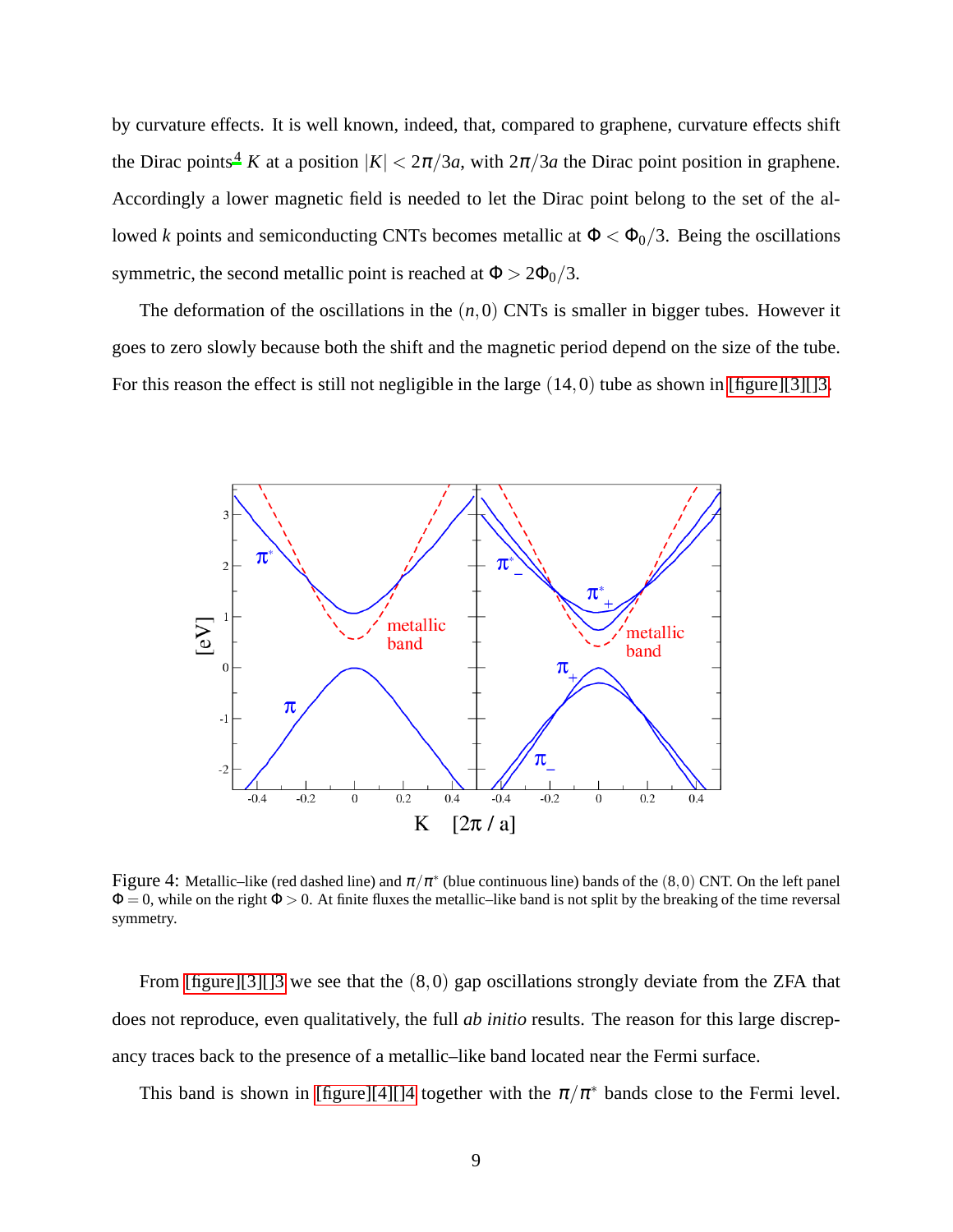When the **B** field is increased we see that, in contrast to the  $\pi/\pi^*$  bands, the metallic–like band does not shift, but moves inside the gap. Consequently by changing the flux intensity the gap is defined by transitions between the  $\pi/\pi^*$  states or between the  $\pi$  and the metallic–like band. This explains the anomalous  $\Phi$  dependence of  $E_g$  shown in [\[figure\]\[3\]\[\]3.](#page-7-0)

Although SW–CNTs are routinely synthesized, MW–CNTs still constitute the majority of cases used in the experiments. In [\[figure\]\[5\]\[\]5](#page-9-0) we consider the case of a  $(5,5)@(10,10)$  CNT with radii 3.39 and 6.78 Å. In this case the *confined geometry* is implemented considering the flux  $\Phi = \pi B_0 R_\text{\tiny C}^2$  $^{2}_{(10,10)}$ . This flux is roughly the same experienced, in the *extended geometry*, by the electrons of the (10,10) CNT.

There is here a clear difference between the *confined geometry* and the *extended geometry* . The former describes a pure AB effect, where all the electrons feel the same magnetic flux, while in the latter electrons can move on tubes with different radii and it is not possible any more to define a unique magnetic flux. In this case the ZFA can be applied only by considering two different Hamiltonians, one for the  $(5,5)$  and one for the  $(10,10)$  and by neglecting the tube–tube interaction.

<span id="page-9-0"></span>

Figure 5: Gap oscillations in a Multi–walled CNT:  $(5,5)@(10,10)$  (right frame). Zoom of the metallic intersection of the  $\pi/\pi^*$  bands at zero and at low flux (left frames). Two different geometries are considered. In the *extended geometry* the magnetic field is applied uniformly in all the space (red circles). In the *confined geometry* , instead, the magnetic field is confined inside the CNT (blue boxes). We compare the *ab initio* calculations with the ZFA results (black line). We immediately see that, in contrast to the ZFA, both geometries are characterized by a metallic phase at low fluxes, highlighted in the inset. The flux which defines the end of the metallic phase is defined as  $\Phi_c^m$ . For  $\Phi > \Phi_c^m$ the MW–CNT is an indirect semiconductor. For  $\Phi = \Phi_c^{dg}$  the tube turns in a direct–gap semiconductor (see text).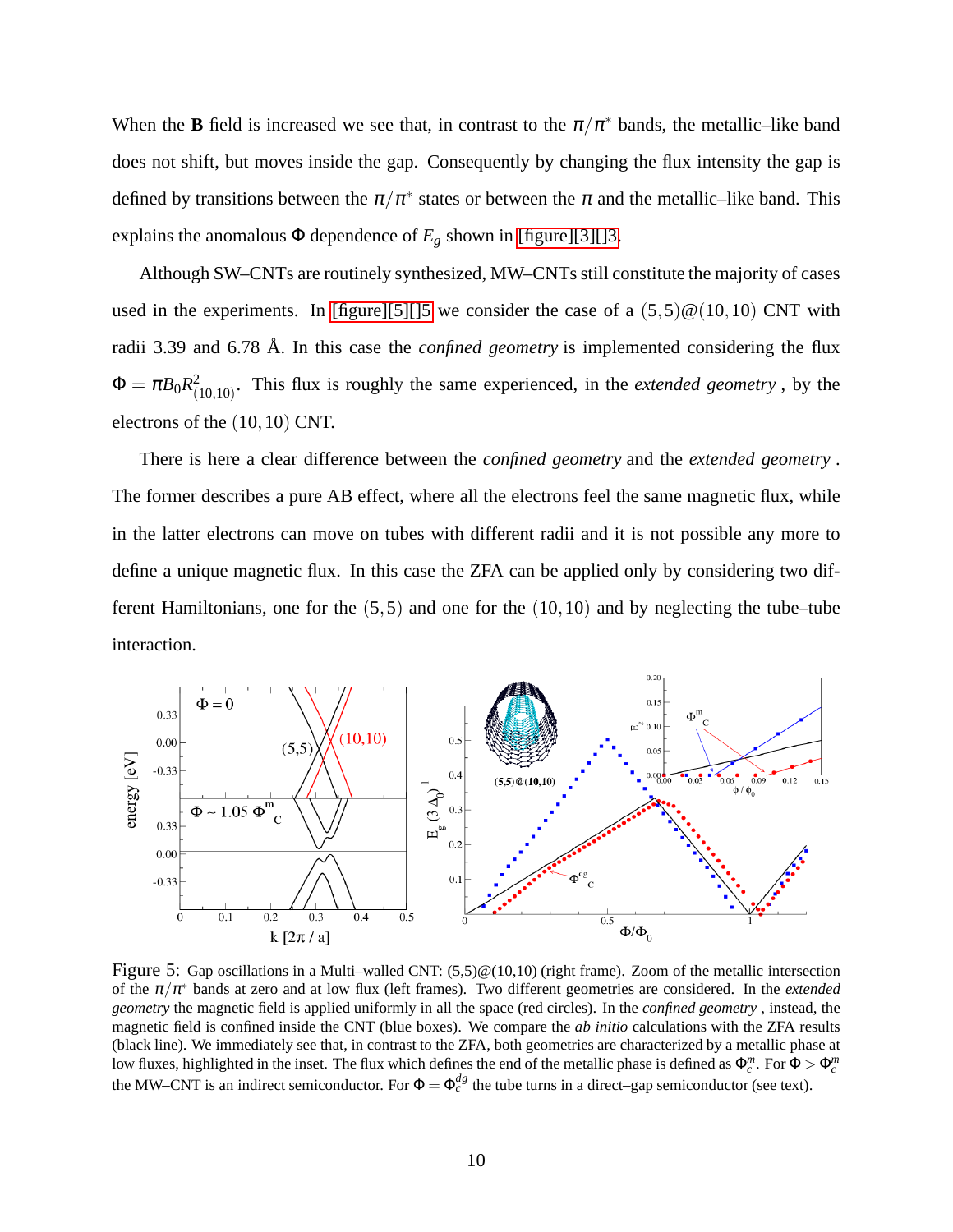The gap calculated in the *extended geometry* follows the ZFA prediction except in the very low field regime (and near the first inversion point,  $\Phi \approx \Phi_0$ ). Moreover, from [\[figure\]\[5\]\[\]5,](#page-9-0) we notice that, in the *confined geometry*,  $\Phi_0$  is  $\approx 4\%$  larger then in the ZFA. This renormalization is larger then in the isolated  $(10,10)$  SW–CNT that, according to our results, is  $< 1\%$ . This follows from the fact that in the smaller (8,8) tube the renormalization is  $\approx 1\%$  and it is expected to further decrease increasing the CNT radius. The reason for the enhancement of the LC in MW–CNTs can be understood by noticing that, in this case, the inner tube attracts the electrons of the outer tube thus increasing the fraction of electronic charge that is spilled out of the tube surface. This phenomena decreases the effective radius felt by the electrons, thus increasing the effect of the LC.

One of the most severe problems that prevent a full investigation of the AB effect in small nano–structures is the need of huge magnetic fields. For example the magnetic field corresponding to the elemental flux of the (10,10) tube is  $\approx$  2900 T. Nevertheless the present results suggest possible physical phenomena that can be experimentally observed. We have seen, indeed, that in the simple case of a DW–CNT the existence of an inner tube increases the LC effect by more than a factor 4. Therefore the effect of the LC, although decreasing with increasing tube radius, can be enhanced by altering mechanically the trajectories of the electrons. This is what commonly happens in the case of junctions, defects, dislocations or deformed CNTs. In this last case, for example, an elliptical section of the tube would introduce an angle φ dependence in Eq.**??**. This would contribute to the breaking of the gauge–invariance, thus enhancing the LC.

Another phenomena, predicted by the present *ab initio* calculations, that can be experimentally investigated, is the metallic regime for  $\Phi \leq \Phi_c^m$  observed in MW–CNTs. This regime can be described only by using a TBM with ad–hoc parameters included, *a posteriori*, to mimic the tube– tube interaction.<sup>[17](#page-14-4)</sup> The present scheme, instead, in a parameter–free manner, predicts a metallic phase and, in addition, a transition from an indirect to a direct semi–conductive phase. The metallic phase is a consequence of the different chemical potential felt by the electrons moving on the (5,5) and the (10,10) surfaces. The *ab initio* calculations shows that there is a  $\approx 0.09eV$  shift between the two chemical potentials, as shown in [\[figure\]\[5\]\[\]5](#page-9-0) (left frames), where the band structure of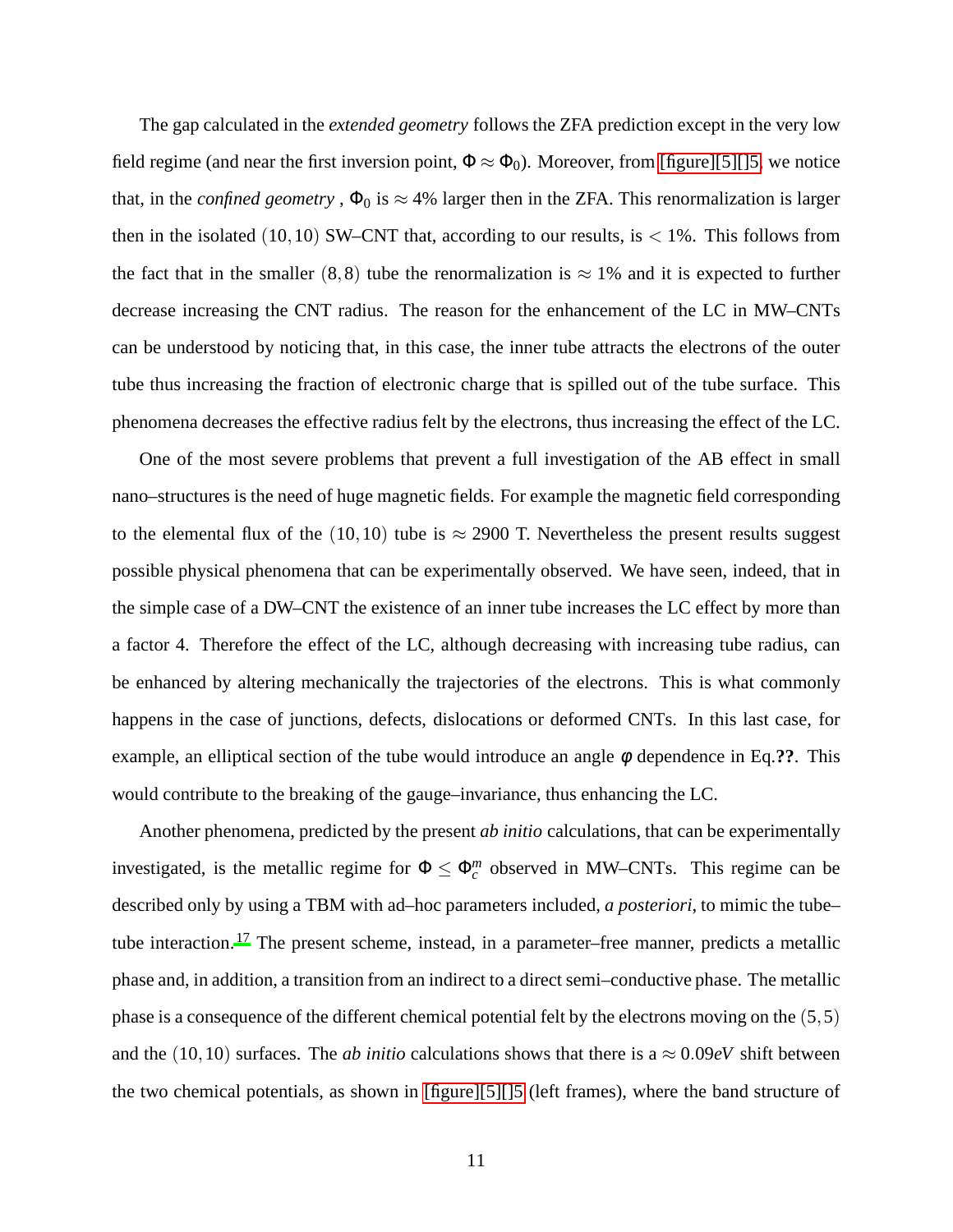the tube is shown at  $\Phi = 0$  (upper frame), and at  $\Phi \approx 1.1 \Phi_c^m$  (lower frame).

At zero magnetic flux we see two pairs of crossing bands which can be identified as the  $\pi - \pi^*$ bands of the (5,5) and the (10,10) CNTs respectively. The two crossing points are not aligned in energy so that when a magnetic flux is applied two small direct gap opens but the CNT remains metallic as long as the tip of the  $\pi^*$  band of the (5,5) is lower in energy than the one of the  $\pi$ band of the (10,10) CNT. Only when  $\Phi = \Phi_c^m$  a gap opens and the system turns in an indirectgap semiconductor, where the last occupied is a  $\pi$  band of the outer (10,10) tube, while the first unoccupied is a  $\pi^*$  band of the inner (5,5) tube.

From the right frame of [\[figure\]\[5\]\[\]5](#page-9-0) we also notice a sudden change in the gap velocity,  $^{18}$  $^{18}$  $^{18}$ defined as  $v_g(\Phi) = \frac{1}{\mu_B}$  $\frac{dE(B)}{dB}$ , when  $\Phi = \Phi_c^{dg}$ . At this flux the MWCNT turns in a direct–gap semiconductor, while for  $\Phi < \Phi_c^{dg}$  the tube is an indirect–gap semiconductor. This happens because the  $\pi$  band of the (10,10) tube moves faster than the  $\pi$  band of the (5,5) tube. At  $\Phi = \Phi_c^{dg}$  the relative ordering of the two bands is inverted and the gap is determined by the (5,5)  $\pi - \pi^*$  bands, thus recovering the prediction of the ZFA.

The critical field  $\Phi_c^m$  represents, experimentally, an accessible flux regime. Indeed from our *ab initio* approach  $B_c^m \approx 180$  T for the  $(5,5)$  @ $(10,10)$ . By using the dependence of the elec-tronic properties of the CNTs on the radius<sup>[19](#page-14-6)</sup> we can extrapolate, for example,  $B_c^m \approx 20 \text{ T}$  for a  $(10,10)$  @  $(15,15)$  MW-CNT.

We have discussed the metal–semiconductor transition induced by the magnetic field in the maximally symmetric geometry of an ideally isolated  $(n,n)@(m,m)$  CNT. Nevertheless the effect on the electronic properties of the tube–tube interaction and of a different relative orientation of the two CNTs that compose the DW–CNT is known from both ab–initio simulations<sup>[20](#page-14-7)[,21](#page-15-0)</sup> and TB model results.<sup>[10](#page-13-9)[,17](#page-14-4)</sup> Calculations performed by using the TB model on the  $(5,5)@(10,10)$  CNT<sup>10</sup> show that the main effect is the appearance of four pseudo–gaps. Nevertheless, the tube remains metallic due to the shift in the chemical potential, and the behavior of the electronic states perturbed by the external magnetic flux is not modified.<sup>[17](#page-14-4)</sup> Therefore the overall effect of the tube–tube interaction and of the different relative angular orientation of the two CNTs would be a shortening of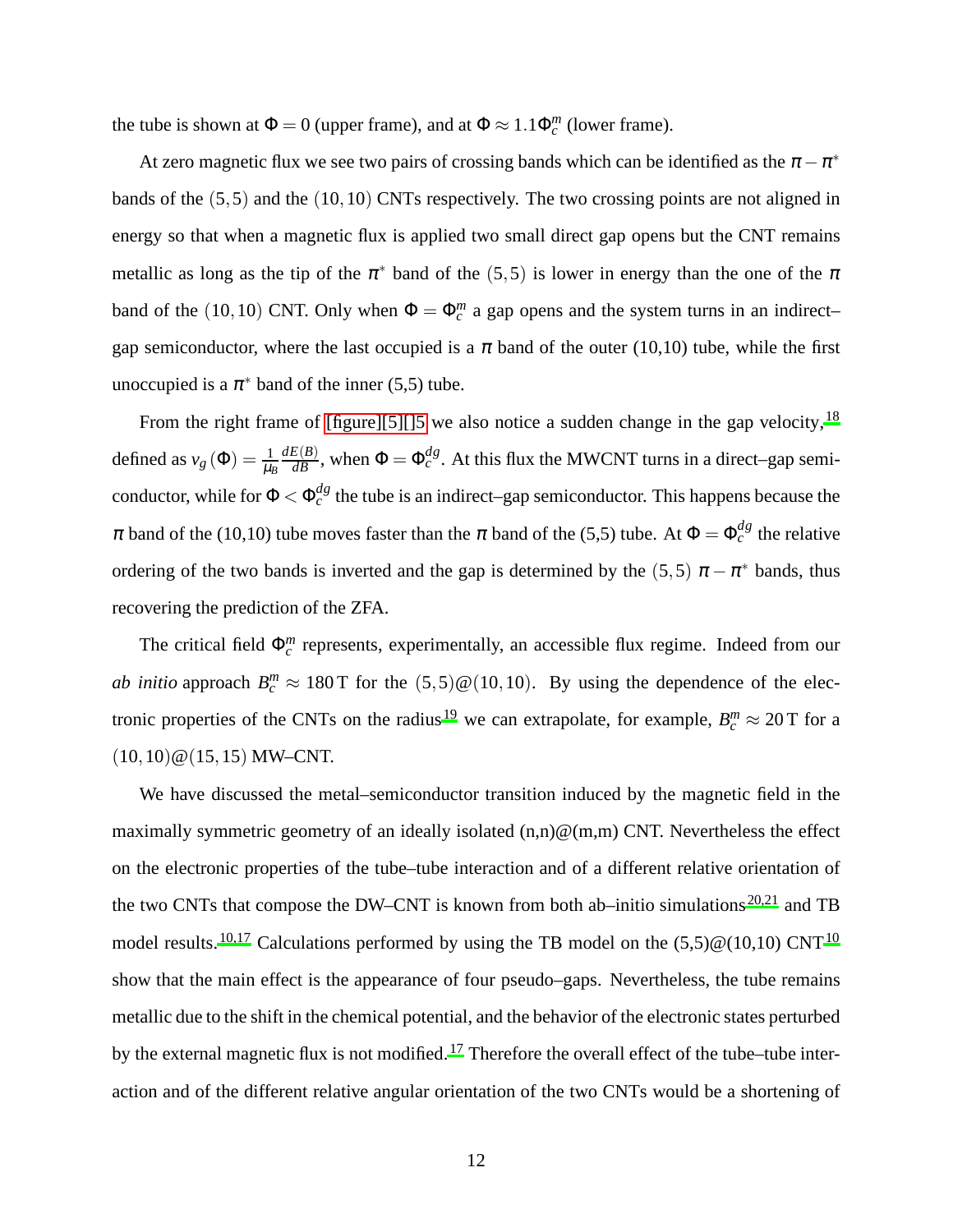the metallic phase. This corresponds to a reduction of the critical flux even below the one we have predicted for the ideal DW–CNT

In conclusion, using an *ab initio* approach, we have predicted that the gap of SW and MW– CNTs interacting with a magnetic field is characterized by anomalous Aharonov–Bohm oscillations. In the standard experimental setup, when the CNT is fully immersed in a uniform magnetic field, the gap oscillations cannot be interpreted in terms of the standard Aharonov–Bohm effect. Also in the case of a really confined magnetic field the quantum nature of the electrons induce corrections to the pure Aharonov–Bohm oscillations. Curvature effects and metallic bands have been shown to induce an anomalous dependence of the gap on the applied flux, not predicted by the state–of–the–art theory based on the Zone Folding approach. The quantum delocalization of the electronic wave–functions has been shown to induce classical Lorentz Corrections that break the periodicity of the gap. In MW–CNTs we have predicted the existence of metallic, indirect–gap and direct–gap semi–conductive phases with the length of the metallic phase directly connected to the geometry of the applied field. We have also discussed how this metallic phase can be measured by using realistically weak magnetic fields, and how the Lorentz correction can appear, in the *extended geometry* , any time a dislocation, a defect or a tube deformation alter the circular trajectory of the electrons.

The present results do contribute to improve the state–of–the–art understanding of the Aharonov– Bohm effect at the nano–scale. They clearly bind a quantitative description of the gap oscillations induced by a magnetic flux to a careful inclusion of quantum effects on the electronic trajectories and to an *ab initio* , parameter–free description of the nano–tube electronic states.

## **Acknowledgement**

This work was supported by the EU through the FP6 Nanoquanta NoE (NMP4-CT-2004-50019), the FP7 ETSF I3 e-Infrastructure (Grant Agreement 11956). One of the authors (AM) would like to acknowledge support from the HPC-Europa2 Transnational collaboration project. One of the authors (DS) would like to thank prof. Giovanni Onida and prof. Angel Rubio for supporting this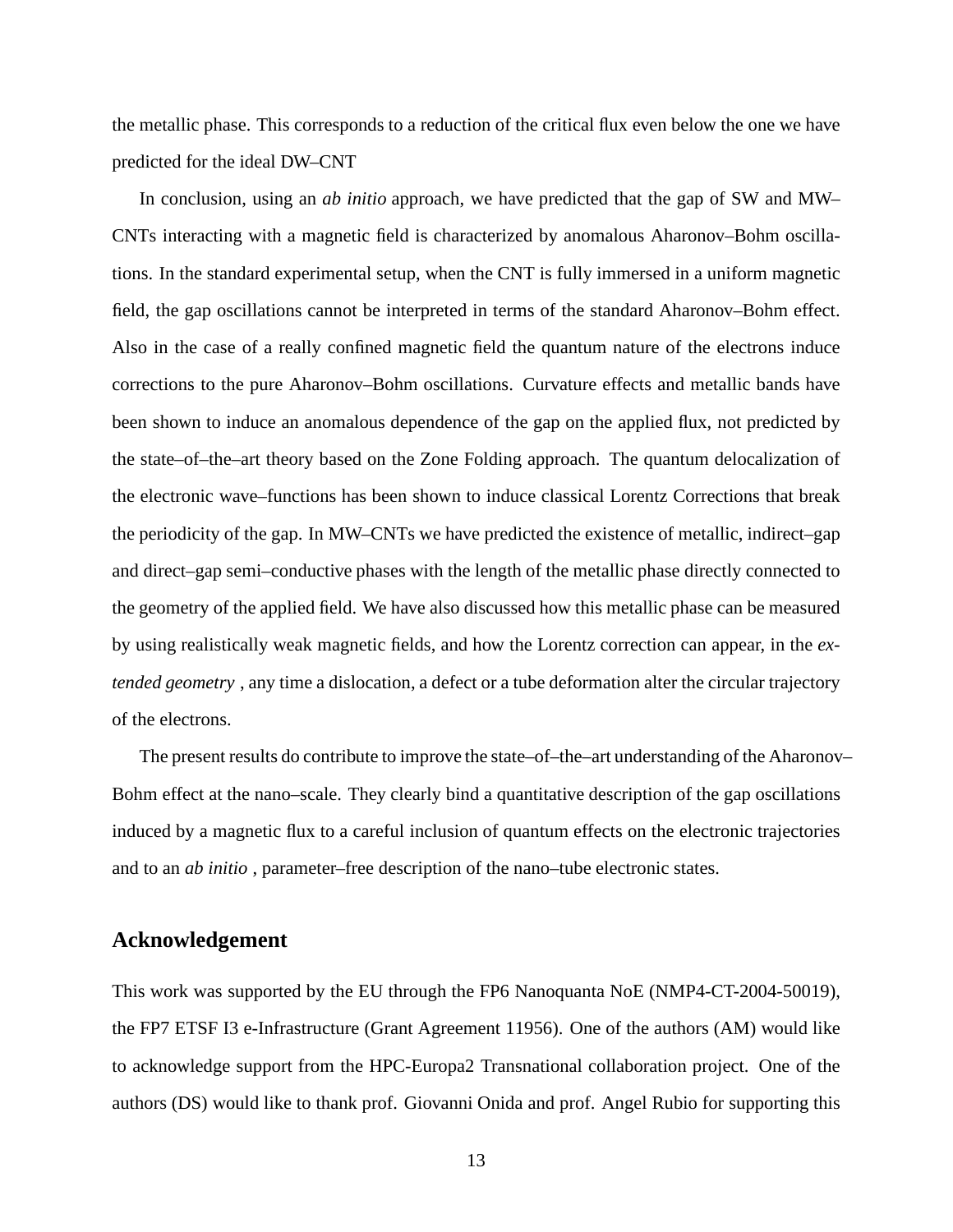work and for useful discussions and suggestions.

## **References**

- <span id="page-13-0"></span>(1) Aharonov, Y.; Bohm, D. *Phys. Rev.* **1959**, *115*, 485–491.
- <span id="page-13-1"></span>(2) Chambers, R. G. *Phys. Rev. Lett.* **1960**, *5*, 3–5.
- <span id="page-13-2"></span>(3) Tonomura, A.; Osakabe, N.; Matsuda, T.; Kawasaki, T.; Endo, J. *Phys. Rev. Lett.* **1986**, *56*, 792–795.
- <span id="page-13-3"></span>(4) Charlier, J.-C.; Blase, X.; Roche, S. *Rev. Mod. Phys.* **2007**, *79*, 677–732.
- <span id="page-13-4"></span>(5) Bachtold, A.; Strunk, C.; Salvetat, J. P.; Bonard, J. M.; Forro, L.; Nussbaumer, T.; Schonenberger, C. *Nature* **1999**, *397*, 673–675.
- <span id="page-13-5"></span>(6) Abrahams, E.; Anderson, P. W.; Licciardello, D. C.; Ramakrishnan, T. V. *Phys. Rev. Lett.* **1979**, *42*, 673–676.
- <span id="page-13-6"></span>(7) Al'tshuler, B. L.; Aronov, A. G.; Spivak, B. Z. *Pis'ma Zh. Eksp. Teor. Fiz.* **1981**, *33*, 101–103.
- <span id="page-13-7"></span>(8) Coskun, U. C.; Wei, T.; Vishveshwara, S.; Goldbart, P. M.; Bezryadin, A. *Science* **2004**, *304*, 1132–1134.
- <span id="page-13-8"></span>(9) Zaric, S.; Ostojic, G. N.; Kono, J.; Shaver, J.; Moore, V. C.; Strano, M. S.; Hauge, R. H.; Smalley, R. E.; Wei, X. *Science* **2004**, *304*, 1129–1131.
- <span id="page-13-9"></span>(10) Kwon, Y.-K.; D., T. *Physical Review B* **1998**, *58*, R16001.
- <span id="page-13-10"></span>(11) Goedecker, S.; Teter, M.; Huetter, J. *Phys. Rev. B* **1996**, *54*, 1703.
- <span id="page-13-11"></span>(12) The ground state calculations were performed using a plane–wave basis and norm–conserving Troullier–Martins pseudopotentials. The kinetic energy cut–off used is 25 Ha. The Brillouin zone was sampled using k–points grids aligned with the tube axis. After carefull convergence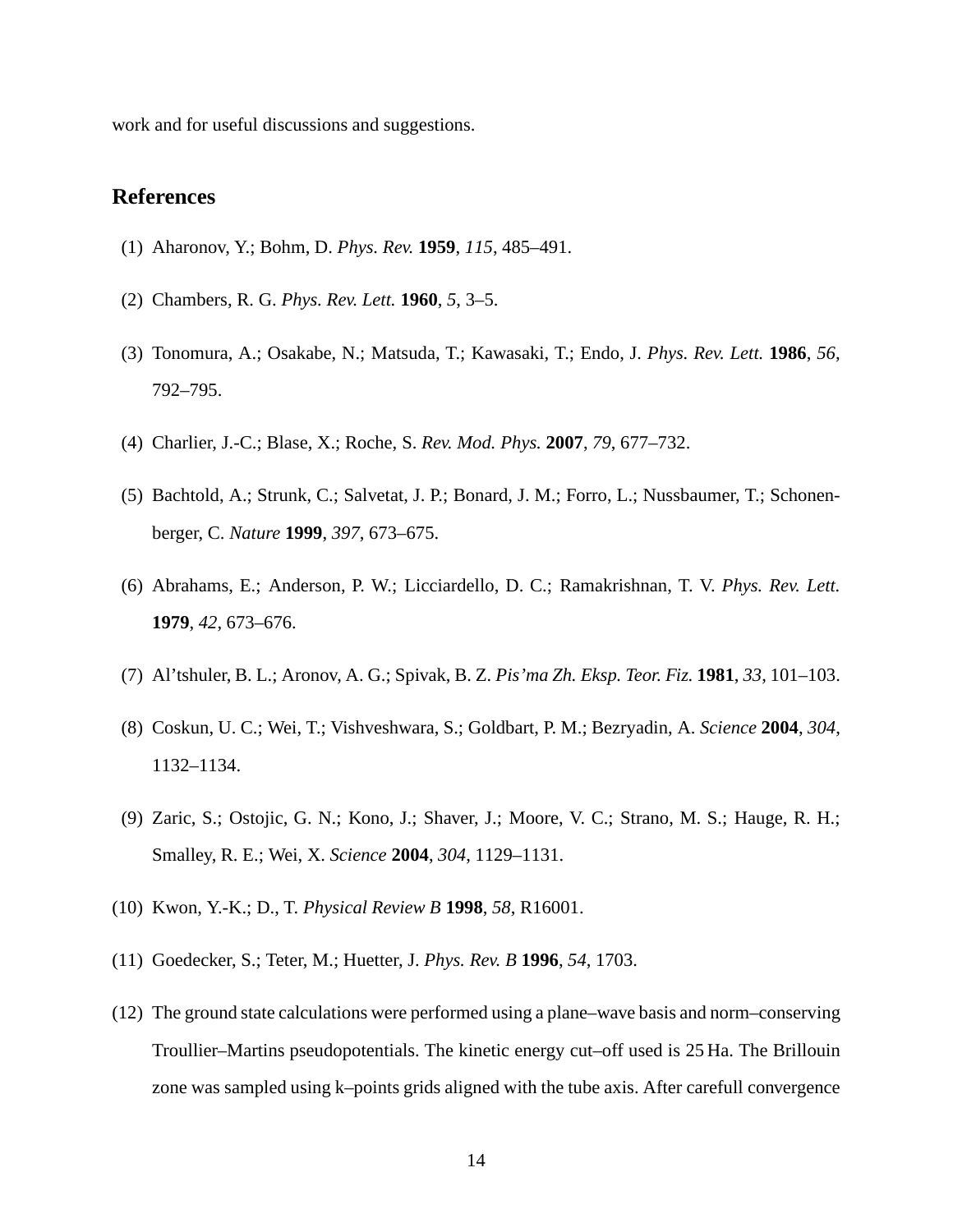tests we used 10 k–points (in the irreduceble Brillouin Zone) for the (*n*,0), 20 k–points for the  $(n, n)$  and 30 k–points for the  $(5, 5) \& (10, 10)$  CNT. Only for the  $(5, 5) \& (10, 10)$  CNT the elemental gap was calculated by using more refined k–point grids in the non self–consistent calculation.

- <span id="page-14-0"></span>(13) Marini, A.; Hogan, C.; Grüning, M.; Varsano, D. *Comp. Phys. Comm.* **2009**, *180*, 1392–1403.
- <span id="page-14-1"></span>(14) In particular we used Eq. 9 of Ref..<sup>[22](#page-15-1)</sup>
- <span id="page-14-2"></span>(15) yambo diagonalizes self–consistently the Hamiltonian in the basis–set of the KS– wavefunctions at zero magnetic field. On average we need to include at least 50 (up to 100) conduction bands in order to obtain a converged gap up to 10−<sup>2</sup> *eV*. Moreover, to improve convergence yambotakes advantage of gauge freedom in the choice of the vector potential.
- <span id="page-14-3"></span>(16) The confined geometry is commonly used to model the AB effect. However an extended geometry has been used, for example, to describe the effect of quantum confinement induced by strong magnetic fields.<sup>[23](#page-15-2)</sup>
- <span id="page-14-4"></span>(17) Latge, A.; Grimm, D. *Carbon* **2007**, *45*, 1905–1910.
- <span id="page-14-5"></span>(18) The Bohr magneton  $\mu_B \approx 5.79 \, 10^{-5} \, \text{eV/T}$  is introduced in order to make  $v_g$  dimensionless.
- <span id="page-14-6"></span>(19) The critical magnetic field depends on the ratio  $B_c^m \approx \frac{1}{\mu_l}$ µ*B*  $\Delta \mu_{(5,5)}-\Delta \mu_{(10,10)}$  $\frac{\mu(5,5)}{\nu_g^{(5,5)} + \nu_g^{(10,10)}}$  with  $\Delta \mu_{(n,n)}$  the shift of the chemical potential with respect to an ideal tube with  $R = \infty$ . This is a curvature induced effect and it is expected<sup>[24](#page-15-3)</sup> to be  $\Delta \mu \sim 1/R_{CNT}^2$ . As the maximum gap<sup>[4](#page-13-3)</sup> of a CNT during an AB oscillation is proportional to  $1/R_{CNT}$  and one oscillation must be completed when  $\pi BR_{CNT}^2 = \Phi_0$  one can obtain  $v_g \sim R_{CNT}$ . From our *ab initio* simulation of the  $(5,5) \mathcal{Q}(10,10)$ CNT we know that  $B_c^m \approx 180 \text{ T}$  and  $\Delta \mu_{(5,5)} - \Delta \mu_{(10,10)} \approx 0.09 \text{ eV}$ . Thus we obtain  $v_g^{(5,5)} = 3$ ,  $v_g^{(10,10)} = 6$ ,  $\Delta \mu_{(5,5)} = 0.12$  eV and  $\Delta \mu_{(10,10)} = 0.03$  eV. Finally, using these values we can infer that  $B_c^m \approx 20 \text{ T}$  for a  $(10, 10) \text{ @ } (15, 15) \text{ CNT}$ .
- <span id="page-14-7"></span>(20) Charlier, J.; Michenaud, J. *Physical Review Letters* **1993**, *70*, 1858.